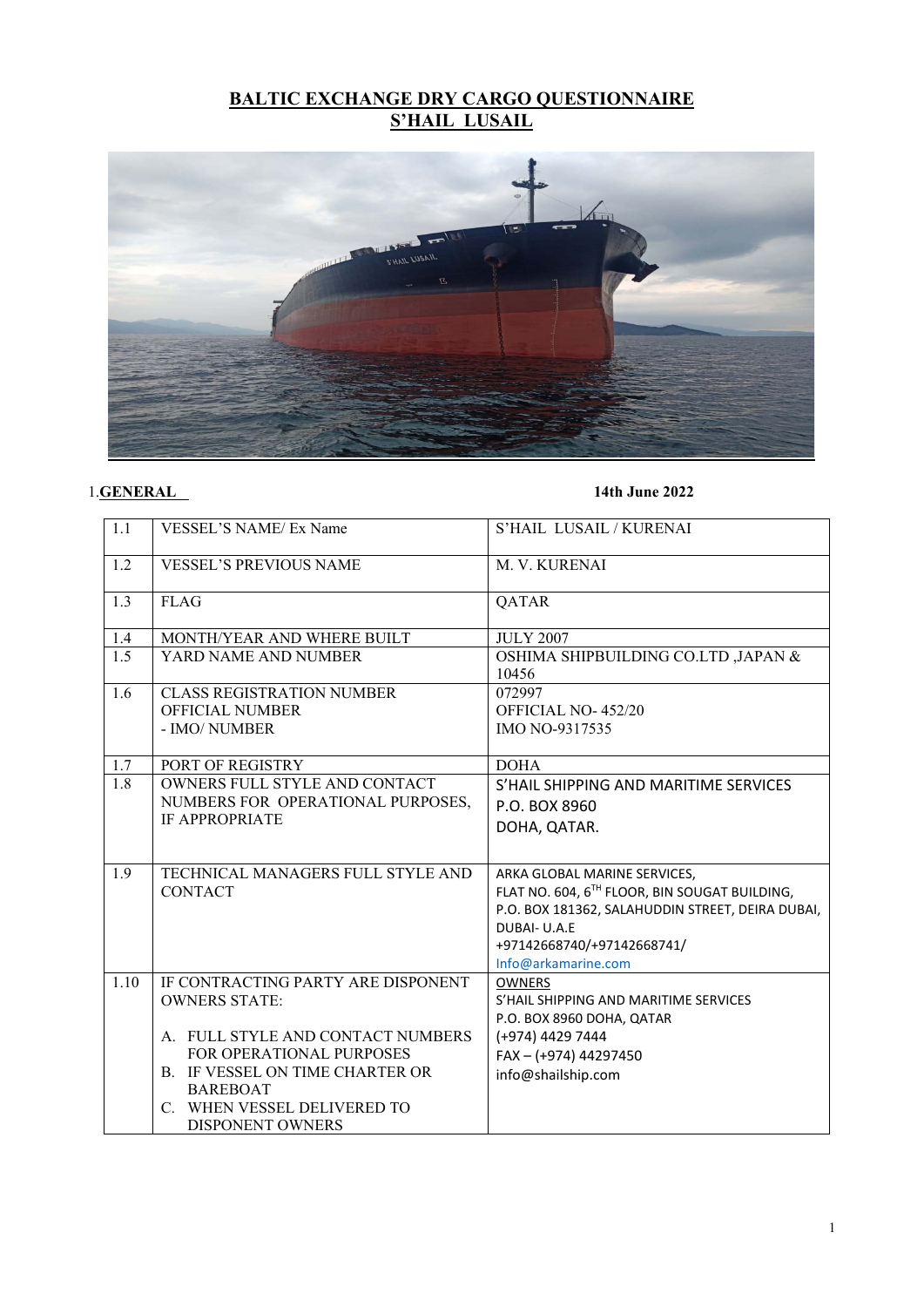### 2 **PARTICULARS OF VESSEL**

| 2.1  | TYPE OF VESSEL                                                        |              |            |  | <b>BULK CARRIER / SELF TRIM</b> |                  |                   |
|------|-----------------------------------------------------------------------|--------------|------------|--|---------------------------------|------------------|-------------------|
| 2.2  | DEADWEIGHT ALL TOLD                                                   | <b>DWT</b>   |            |  | <b>DRAFT</b>                    | <b>TPC BASIS</b> |                   |
|      | (METRIC TONS)                                                         |              |            |  |                                 |                  | <b>FULL DRAFT</b> |
|      |                                                                       |              |            |  |                                 |                  |                   |
|      | <b>SUMMER</b>                                                         | 86,041 MT    |            |  | 13.870 M                        | 76.45 MT         |                   |
|      |                                                                       |              |            |  |                                 |                  |                   |
|      | <b>WINTER</b>                                                         | 83,841 MT    |            |  | 13.582 M                        | 76.34 MT         |                   |
|      |                                                                       |              |            |  |                                 |                  |                   |
|      | <b>TROPICAL</b>                                                       | 88,244 MT    |            |  | 14.158 M                        | 76.55 MT         |                   |
|      |                                                                       |              |            |  |                                 |                  |                   |
|      | <b>SUMMER TIMBER</b>                                                  | N.A          |            |  |                                 |                  |                   |
|      | <b>WINTER TIMBER</b>                                                  | N.A          |            |  |                                 |                  |                   |
|      |                                                                       |              |            |  |                                 |                  |                   |
|      | <b>TROPICAL TIMBER</b>                                                | N.A          |            |  |                                 |                  |                   |
|      |                                                                       |              |            |  |                                 |                  |                   |
|      | <b>LIGHTSHIP</b>                                                      | 11454 MT     |            |  |                                 |                  |                   |
|      |                                                                       |              |            |  |                                 |                  |                   |
| 2.3  | IS VESSEL FITTED FOR TRANSIT OF:                                      |              |            |  |                                 |                  |                   |
|      |                                                                       |              |            |  |                                 |                  |                   |
|      | A: PANAMA CANAL? (YES/NO)                                             |              | NO         |  |                                 |                  |                   |
|      | B: SUEZ CANAL? (YES/NO)                                               |              | <b>YES</b> |  |                                 |                  |                   |
|      | C: ST LAWRENCE SEAWAY? (YES/NO)                                       |              | NO         |  |                                 |                  |                   |
|      |                                                                       |              |            |  |                                 |                  |                   |
| 2.4A | FOR PANAMA CANAL SUITABLE VESSEL                                      |              | N/A        |  |                                 |                  |                   |
|      | STATE DEADWEIGHT ALL TOLD (METRIC                                     |              |            |  |                                 |                  |                   |
|      | TONS) ON 39ft 6ins (12.039M) (SG 0.9954)                              |              |            |  |                                 |                  |                   |
|      |                                                                       |              |            |  |                                 |                  |                   |
| 2.4B | IS PANAMA DEADWEIGHT ALL TOLD                                         |              | N/A        |  |                                 |                  |                   |
|      | AFFECTED BY VESSEL'S BILGE TURN                                       |              |            |  |                                 |                  |                   |
|      | RADIUS? (YES/NO)                                                      |              |            |  |                                 |                  |                   |
| 2.5  | FOR ST LAWRENCE SEAWAY SIZE VESSEL                                    |              |            |  |                                 |                  |                   |
|      | STATE DEADWEIGHT ALL TOLD (METRIC                                     |              | N/A        |  |                                 |                  |                   |
|      | TONS) BASIS 26 FT (7.92M) FRESH WATER                                 |              |            |  |                                 |                  |                   |
|      |                                                                       |              |            |  |                                 |                  |                   |
| 2.6  | GT/NT:                                                                |              |            |  |                                 |                  |                   |
|      | <b>INTERNATIONAL</b>                                                  |              |            |  | 46462 / 26846                   |                  |                   |
|      | <b>SUEZ</b>                                                           |              |            |  | 47470.26 / 43750.35             |                  |                   |
|      | <b>PANAMA</b>                                                         |              | N/A        |  |                                 |                  |                   |
|      | <b>BRITISH</b>                                                        |              | N/A        |  |                                 |                  |                   |
|      |                                                                       |              |            |  |                                 |                  |                   |
| 2.7  | LENGTH OVERALL (METRES)                                               |              | 228.05M    |  |                                 |                  |                   |
|      |                                                                       |              |            |  |                                 |                  |                   |
| 2.8  | LENGTH BETWEEN PERPENDICULARS                                         |              | 223.28M    |  |                                 |                  |                   |
|      | (METRES)                                                              |              |            |  |                                 |                  |                   |
| 2.9  | <b>EXTREME BREADTH (METRES)</b>                                       |              | 36.50 M    |  |                                 |                  |                   |
|      | DEPTH MOULDED (METRES)                                                |              | 19.89 M    |  |                                 |                  |                   |
| 2.10 | DISTANCE (METRES) FROM WATERLINE<br>TO TOP OF HATCH COAMINGS BASIS 50 |              | 16.39 M    |  |                                 |                  |                   |
|      |                                                                       |              |            |  |                                 |                  |                   |
|      | PCT BUNKERS - NO HOLDS FLOODED                                        |              |            |  |                                 |                  |                   |
|      |                                                                       |              |            |  |                                 |                  |                   |
|      | FULL BALLAST=46100.4 M3                                               | CH3 BALLAST  |            |  | <b>HEAVY BALLAST</b>            |                  | LIGHT BALLAST     |
|      | WITH CH 3 FULL.                                                       | CAP=18980 M3 |            |  | <b>CONDITION</b>                | <b>CONDITION</b> |                   |
|      |                                                                       |              |            |  | 46100.4 M3                      |                  | 27120.4 M3        |
|      | A. NO 1 HATCH                                                         | 16.98M       |            |  | 15.00 M                         | 17.18 M          |                   |
|      |                                                                       |              |            |  |                                 |                  |                   |
|      | B. MIDSHIPS (NO 3 HATCH)                                              | 16.19M       |            |  | 14.39 M                         | 16.39 M          |                   |
|      |                                                                       |              |            |  |                                 |                  |                   |
|      | C. LAST HATCH (NO.5                                                   | 15.68M       |            |  | 14.06 M                         | 15.88 M          |                   |

2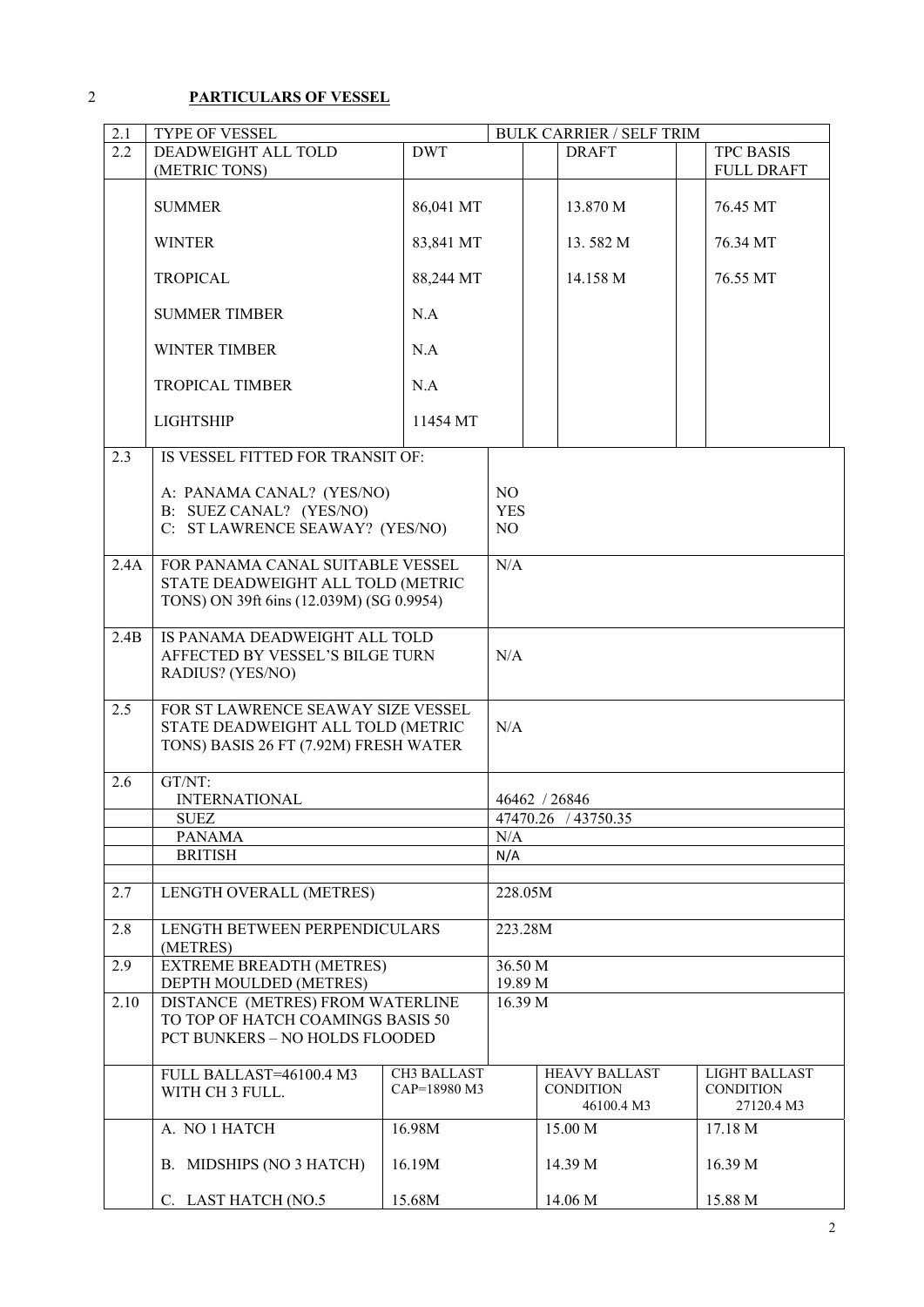| 2.11 | DISTANCE (METRES) FROM KEEL TO<br>TOP OF HATCH COAMINGS (OR TOP OF<br>HATCH COVERS IF SIDE-ROLLING<br>HATCHES) AT:                                                           | 22.6 M                                                                                                       |
|------|------------------------------------------------------------------------------------------------------------------------------------------------------------------------------|--------------------------------------------------------------------------------------------------------------|
|      | A. NO 1 HATCH                                                                                                                                                                | 22.6 M                                                                                                       |
|      | <b>B. MIDSHIPS</b>                                                                                                                                                           | 22.6 M                                                                                                       |
|      | C. LAST HATCH                                                                                                                                                                | 22.6 M                                                                                                       |
| 2.12 | <b>VESSEL'S BALLASTING AND</b><br>DEBALLASTING TIME (METRIC TONS PER<br>HOUR)                                                                                                | 2600 m3/hr (100 % CAPACITY)<br>HOLD ballast NO.3 : 8 to 12 HRS / BALLAST TANKS: 18<br>HRS.                   |
| 2.13 | DISTANCE (METRES) FROM KEEL TO<br>HIGHEST POINT OF VESSEL (TOP OF AFT<br>MAST)                                                                                               | 48.09 M                                                                                                      |
| 2.14 | <b>CAPACITY OF:</b><br>A. BALLAST TANKS<br>B. BALLAST HOLDS CAPACITY (STATE<br>WHICH HOLD(S)                                                                                 | A. 27120.4 M3 WITH OUT CH3.<br>B. CH 3 BALLAST CAP=18980 M3 (GENERALLY NOT<br>IN USE FOR BALLAST OPERATIONS) |
| 2.15 | CONSTANTS EXCLUDING FRESHWATER<br>DAILY FRESHWATER CONSUMPTION<br>FRESH WATER CAPACITY<br>STATE CAPACITY AND DAILY<br>PRODUCTION OF EVAPORATOR<br>NORMAL FRESH WATER RESERVE | 350 MT<br>ABT 10 MT<br>532.6 M3<br>16~18 MT<br>200 MT                                                        |
| 2.16 | <b>VESSEL IS FITTED WITH SHAFT</b><br><b>GENERATOR (YES/NO)</b>                                                                                                              | NO                                                                                                           |
| 2.17 | VESSEL'S ONBOARD ELECTRICAL SUPPLY<br>(V/Hz)                                                                                                                                 | 440V / 60Hz<br>100V / 60Hz                                                                                   |
|      | DETAILS OF ALTERNATIVE SUPPLY, IF<br><b>ANY</b>                                                                                                                              | <b>NA</b>                                                                                                    |

### 3. **CARGO ARRANGEMENTS**

| 3.1             | <b>HOLDS</b>                         |                                           |
|-----------------|--------------------------------------|-------------------------------------------|
|                 |                                      |                                           |
| А.              | NUMBER OF HOLDS                      | 5                                         |
| B.              | ARE VESSEL'S HOLDS CLEAR AND FREE OF | <b>YES</b>                                |
|                 | ANY OBSTRUCTIONS? (YES/NO)           |                                           |
| $\mathcal{C}$ . | <b>GRAIN/BALE CAPACITY IN HOLDS</b>  | $103482 \text{ m}^3 / 101794 \text{ m}^3$ |
| D.              | IS VESSEL STRENGTHENED FOR THE       |                                           |
|                 | CARRIAGE OF HEAVY CARGOES? (YES/NO)  | <b>YES</b>                                |
|                 | IF YES STATE WHICH HOLDS MAY BE LEFT | N/A                                       |
|                 | <b>EMPTY</b>                         |                                           |
| E.              | IS TANKTOP STEEL AND SUITABLE FOR    | <b>YES</b>                                |
|                 | <b>GRAB DISCHARGE?</b>               |                                           |
|                 | (YES/NO)                             |                                           |
|                 |                                      |                                           |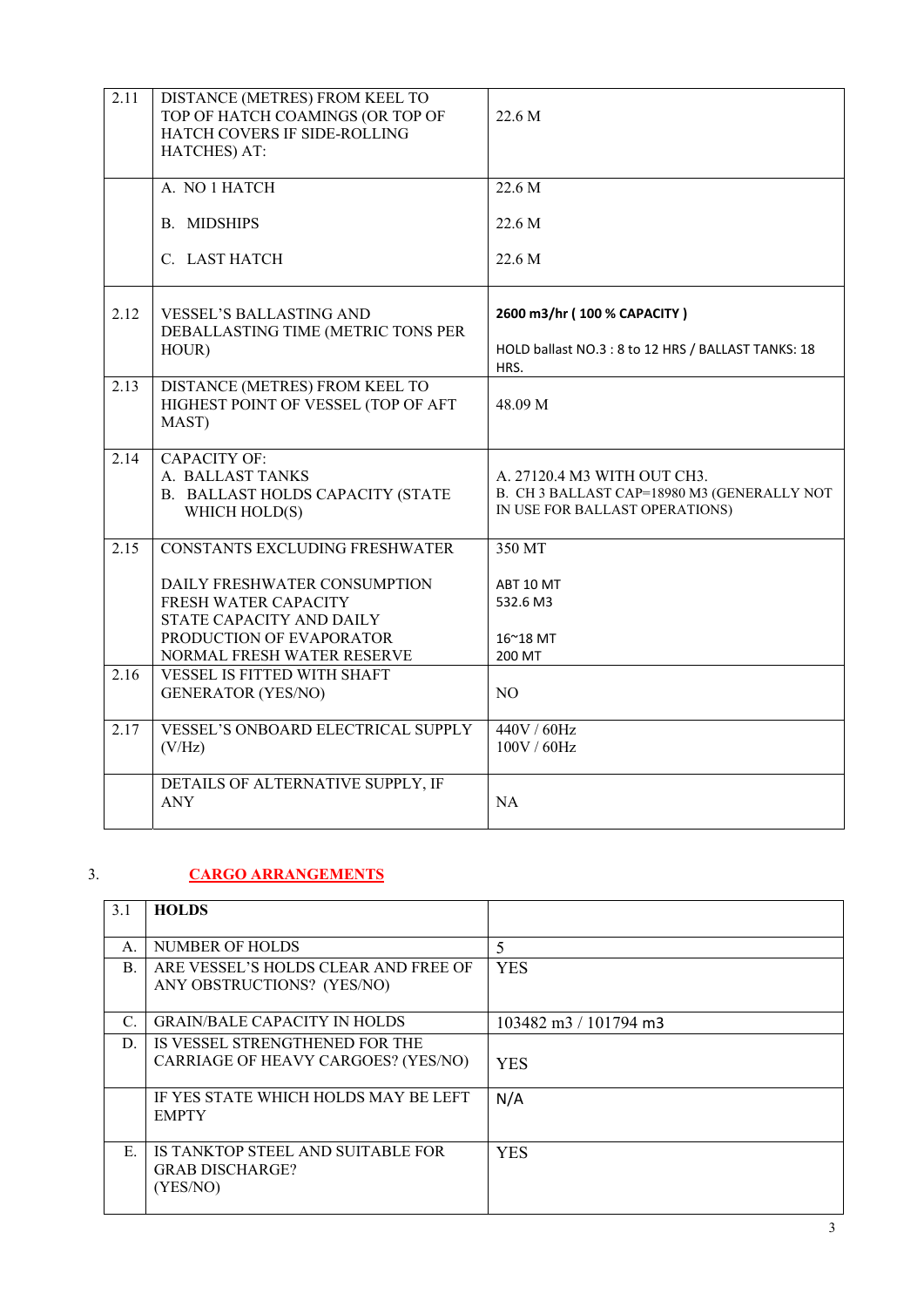| F.            | STATE WHETHER BULKHEAD<br><b>CORRUGATIONS VERTICAL OR</b><br>HORIZONTAL                                         | <b>VERTICAL</b>                                                                                                                                 |  |
|---------------|-----------------------------------------------------------------------------------------------------------------|-------------------------------------------------------------------------------------------------------------------------------------------------|--|
| G.            | TANKTOP STRENGTH (METRIC TONS PER<br>SQM)                                                                       | 18.77 MT/M2 (ALL HOLDS)                                                                                                                         |  |
| H.            | ARE HOLDS CO2 FITTED? (YES/NO)                                                                                  | NO                                                                                                                                              |  |
| Ι.            | ARE HOLDS FITTED WITH SMOKE<br>DETECTION SYSTEM?                                                                | N <sub>O</sub>                                                                                                                                  |  |
| J.            | IS VESSEL FITTED WITH AUSTRALIAN TYPE<br>APPROVED HOLDS LADDERS (YES/NO)                                        | <b>YES</b>                                                                                                                                      |  |
| K.            | HAS VESSEL A FUNCTIONING CLASS<br>CERTIFIED LOADMASTER/LOADICATOR OR<br>SIMILAR CALCULATOR (YES/NO)             | <b>YES</b>                                                                                                                                      |  |
| L.            | ARE HOLDS HOPPERED AT?:                                                                                         | <b>ALL HOLDS</b>                                                                                                                                |  |
|               | <b>HOLD SIDE</b>                                                                                                | <b>YES</b>                                                                                                                                      |  |
|               | FORWARD BULKHEAD                                                                                                | <b>NO</b>                                                                                                                                       |  |
|               | <b>AFT BULKHEAD</b>                                                                                             | <b>NO</b>                                                                                                                                       |  |
|               | CAN VESSEL'S HOLDS BE DESCRIBED AS<br><b>BOX SHAPED (YES/NO)</b>                                                | NO, SELF TRIMMING HOLDS                                                                                                                         |  |
| N.            | MEASUREMENT OF ANY TANK<br>SLOPES/HOPPERING (HEIGHT AND<br>DISTANCE FROM VESSEL'S SIDE AT TANK<br>TOP) (METRES) | HEIGHT FROM TANK TOP 5.500 m; DIST FROM<br>SIDE 4.485 m.                                                                                        |  |
| O.            | FLAT FLOOR MEASUREMENT OF CARGO<br>HOLDS AT TANK TOP (METRES)                                                   | No. 1<br>CH No. 2 & 4<br>CH NO. 3<br>CH No. 5<br>20.5/18.2 X<br>34.2 X 24.2<br>28.5 X<br>21.3/17.5 X<br>25.4/10.2<br>25.4/15.2 M<br>25.4 M<br>М |  |
| $P_{\cdot}$   | ARE VESSEL'S HOLDS ELECTRICALLY<br>VENTILATED (YES/NO)?                                                         | NO                                                                                                                                              |  |
|               | IF YES STATE NUMBER OF AIRCHANGES<br>PER HOUR BASIS EMPTY HOLDS                                                 |                                                                                                                                                 |  |
| 3.2           | <b>DECK AND HATCHES</b>                                                                                         |                                                                                                                                                 |  |
| A             | NUMBER OF HATCHES                                                                                               | 5                                                                                                                                               |  |
| B             | MAKE AND TYPE OF HATCH COVERS                                                                                   | TSUJI HEAVY INDUSTRIES CO. LTD / SIDE ROLLING TYPE                                                                                              |  |
| $\mathcal{C}$ | HATCH SIZES (METRES)                                                                                            | CH No.1 = L 25.65m x B 13.00/15.40m.                                                                                                            |  |
|               |                                                                                                                 | CH No. 2,4,5 = L 26.60m x B16.90m                                                                                                               |  |
| D             | STRENGTH OF HATCH COVERS (METRIC                                                                                | CH No.3= L 24.70m x B16.90m<br>#1-20.4 KN/m2                                                                                                    |  |
|               | TONS PER SQM)                                                                                                   | #2,3,4,5 - 17.17 KN/m2                                                                                                                          |  |
| E             | DISTANCE FROM SHIP'S RAIL TO NEAR AND<br>FAR EDGE OF HATCH COVERS/COAMING<br>NEAR AND FAR (METRES)              | $NEAR = 9.7m$<br>$FAR = 18.2m$                                                                                                                  |  |
| $\mathbf{F}$  | DISTANCE FROM BOW TO FORE OF 1ST<br>HOLD OPENING (METRES)                                                       | 20.94 M                                                                                                                                         |  |
| G             | DISTANCE FROM STERN TO AFT OF LAST<br>HOLD OPENING (METRES)                                                     | 37.0 M                                                                                                                                          |  |
| 3.3           | STATE DECK STRENGTH (METRIC TONS PER<br>SQM)                                                                    | 10.6 MT/m2                                                                                                                                      |  |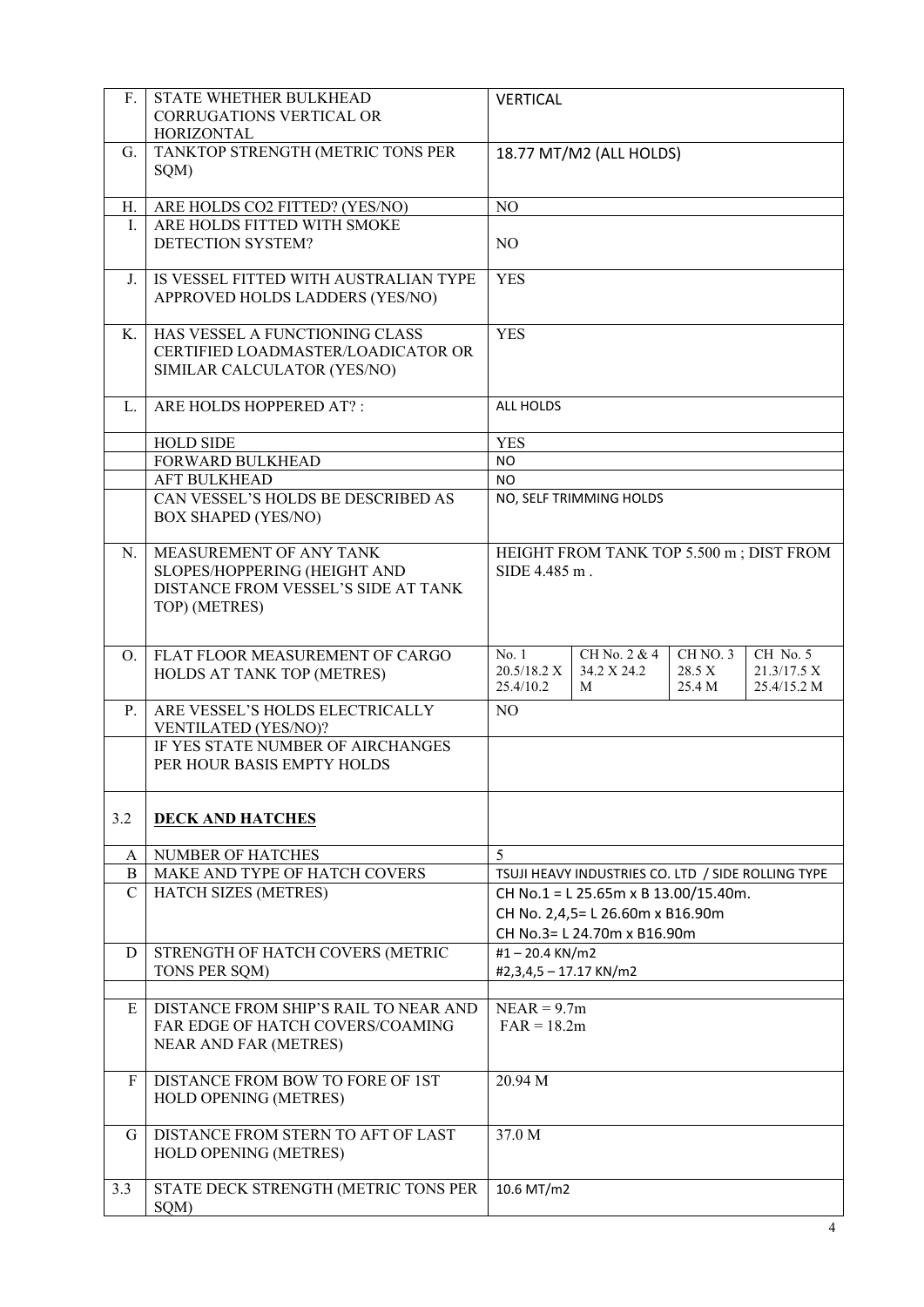| CEMENT HOLE NUMBERS PER HOLD: | N<br>N.A |
|-------------------------------|----------|
| DIAMETER OF HOLES:            |          |
| <b>POSITION OF HOLES:</b>     |          |

#### 4 **SPEED/CONSUMPTION/FUEL ENGINE**

| 4.1       | Full ballast (13.53 Knots) on 36.26 Mtons IFO +<br>$0.3$ Mt MDO. |                                           | Eco ballast (12.5 Knots) on 24 Mtons IFO $+0.3$ Mt<br>MDO.     |                                            |  |
|-----------|------------------------------------------------------------------|-------------------------------------------|----------------------------------------------------------------|--------------------------------------------|--|
|           | Full Laden (12.54 Knots) on $36.26$ Mtons IFO +<br>$0.3$ Mt MDO  |                                           | Eco Laden (12 Knots) on 24.5 Mtons IFO $+0.3$ Mt<br><b>MDO</b> |                                            |  |
|           |                                                                  | <b>ABOUT METRIC TONS</b><br>(MAIN ENGINE) |                                                                | <b>ABOUT METRIC TONS</b><br>(AUXILIARIES)  |  |
| A.        | <b>LADEN</b>                                                     | 34.46                                     |                                                                | 0.30                                       |  |
| <b>B.</b> | <b>BALLAST</b>                                                   | 34.46                                     |                                                                | 0.30                                       |  |
| 4.2       | <b>BUNKER GRADES</b>                                             |                                           | RMG 380 (VLSFO)                                                | <b>LSMGO</b>                               |  |
| 4.3       | <b>BUNKER CAPACITIES BASIS 100 PCT</b>                           |                                           |                                                                | F.O:2627.4 CUM (ABT 2316 MT), LSMGO: 978.8 |  |
|           | <b>CAPACITY</b>                                                  |                                           |                                                                | <b>CUM</b>                                 |  |
| 4.4       | PORT CONSUMPTION PER 24 HOURS                                    |                                           | IDLE:4.2MT+0.1 MDO/WORKING 5MT + $0.15$                        |                                            |  |
|           | IDLE/WORKING (METRIC TONS)                                       |                                           | <b>MDO</b>                                                     |                                            |  |
| 4.5       | <b>ENGINE MAKE AND TYPE</b>                                      |                                           | MITSUI MAN B&W 5S60MC-C (L1 Point)                             |                                            |  |
| 4.6       | <b>MAX OUTPUT BHP/RPM</b>                                        |                                           | 11290KW @ 105 RPM                                              |                                            |  |

### 5. **CLASSIFICATION SOCIETY, SURVEYS AND CERTIFICATES**

| 5.1              | NAME OF CLASSIFICATION SOCIETY AND          | NK, NS*/MNS* (BC,1C) (ESP),(IWS)(PCSM)  |
|------------------|---------------------------------------------|-----------------------------------------|
|                  | <b>CLASS NOTATION</b>                       |                                         |
| 5.2              | DATE OF LAST SPECIAL SURVEY                 | 25.04.2017                              |
| $\overline{5.3}$ | DATE OF LAST ANNUAL SURVEY                  | 21.06.2021                              |
| 5.4              | A. IS VESSEL ENTERED IN                     | <b>YES</b>                              |
|                  | <b>CLASSIFICATION APPROVED</b>              |                                         |
|                  | ENHANCED SURVEY PROGRAMME                   |                                         |
|                  | (YES/NO)                                    |                                         |
|                  | <b>B. DATE OF LAST INSPECTION</b>           | 25.04.2017                              |
|                  | C. DATE OF NEXT INSPECTION                  | 23.08.2022                              |
|                  |                                             |                                         |
| 5.5              | A. DOES VESSEL COMPLY WITH IACS             | <b>YES</b>                              |
|                  | UNIFIED REQUIREMENTS REGARDING              |                                         |
|                  | NUMBER 1 CARGO HOLD AND DOUBLE              |                                         |
|                  | BOTTOM TANK STEEL STRUCTURE?                |                                         |
|                  | (YES/NO):                                   |                                         |
|                  |                                             |                                         |
|                  | <b>B. HAS THIS COMPLIANCE BEEN VERIFIED</b> | <b>YES</b>                              |
|                  | BY THE CLASSIFICATION SOCIETY?              |                                         |
|                  | (YES/NO)?                                   |                                         |
| 5.6              | DATE AND PLACE OF LAST DRYDOCK              | 13.04.2020 COSCO SHIPPING ZHOUSHAN      |
| 5.7              | HAS VESSEL BEEN INVOLVED IN ANY             | N <sub>O</sub>                          |
|                  | GROUNDINGS OR COLLISION IN THE LAST         |                                         |
|                  | 12 MONTHS? IF SO GIVE FULL DETAILS          |                                         |
| 5.8              | IS VESSEL ISM CERTIFIED? (YES/NO)           | <b>YES</b>                              |
|                  |                                             |                                         |
|                  | STATE-                                      |                                         |
|                  | A. DOC (DOCUMENT OF COMPLIANCE)             | DBA0/ATE/20191127213216 /STATE OF QATAR |
|                  | <b>CERTIFICATE NUMBER/ISSUING</b>           | By BUREAU VERITAS                       |
|                  | <b>AUTHORITY</b>                            |                                         |
|                  |                                             |                                         |
|                  | <b>B. SMC (SAFETY MANAGEMENT)</b>           |                                         |
|                  | <b>CERTIFICATE NUMBER/ISSUING</b>           | 21SY-M0046SMC/NIPPON KAIJI KYOKAI       |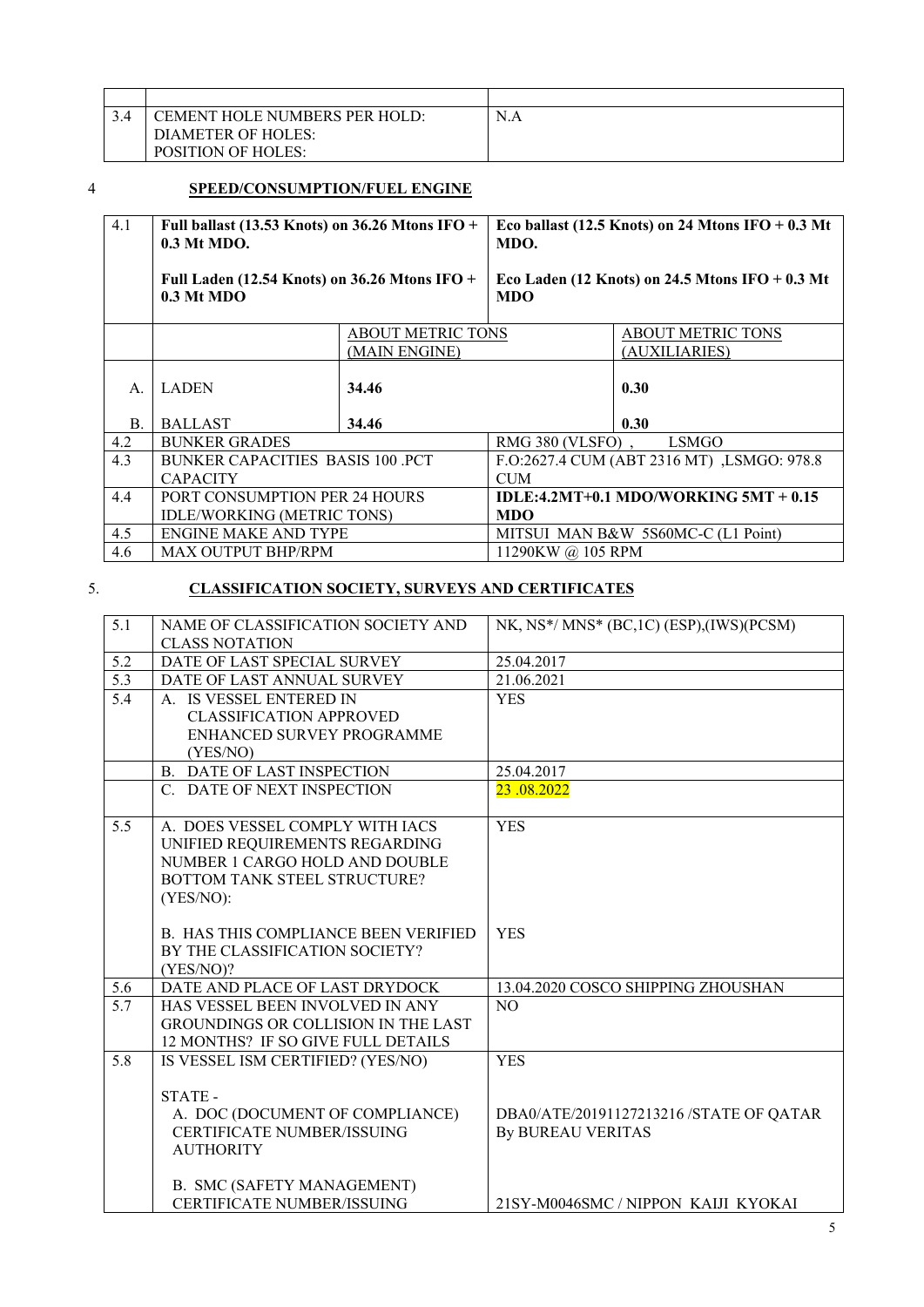|      | <b>AUTHORITY</b>                                                                                                                                   |                                                                    |                          |                                                      |                                                                    |
|------|----------------------------------------------------------------------------------------------------------------------------------------------------|--------------------------------------------------------------------|--------------------------|------------------------------------------------------|--------------------------------------------------------------------|
|      | <b>GIVE DATE OF LAST AND NEXT AUDIT</b><br>STATE OUTSTANDING<br>RECOMMENDATIONS, IF ANY : NO                                                       |                                                                    |                          | 22 DEC 2021 NEXT AUDIT 21 DEC 2022                   |                                                                    |
| 5.9  | ADVISE DATE AND PLACE OF LAST PORT<br><b>STATE CONTROL</b>                                                                                         |                                                                    |                          | 22 APR 2022, TACHIBANA<br>29/ MAY 2022, LA, USCG     |                                                                    |
| 5.10 | A. DID VESSEL PASS MOST RECENT<br>PORT<br>STATE CONTROL INSPECTION WITHOUT<br>DETENTION (YES/NO)<br><b>B. STATE OUTSTANDING</b>                    |                                                                    | <b>YES</b><br><b>NIL</b> |                                                      |                                                                    |
|      | RECOMMENDATIONS, IF ANY:                                                                                                                           |                                                                    |                          |                                                      |                                                                    |
| 5.11 | IS VESSEL'S CREW COVERED BY FULL ITF<br>OR BONA FIDE TRADE UNION AGREEMENT<br><b>ACCEPTABLE TO ITF?</b>                                            |                                                                    |                          | Vessel is covered by CBA - ITF Equivalent            |                                                                    |
| 5.12 | IF VESSEL HAS ITF AGREEMENT STATE<br>NUMBER, DATE OF ISSUE AND EXPIRY<br><b>DATE</b>                                                               |                                                                    |                          |                                                      |                                                                    |
| 5.13 | <b>CERTIFICATES:</b>                                                                                                                               |                                                                    |                          |                                                      |                                                                    |
|      | <b>CERTIFICATE NAME</b>                                                                                                                            | <b>DATE OF ISSUE</b>                                               |                          | DATE OF LAST<br><b>ANNUAL</b><br><b>ENDORSEMENT</b>  | DATE OF EXPIRY                                                     |
|      | <b>SPECIAL SURVEY:</b><br>LOADLINE:<br><b>SAFETY EQUIPMENT:</b><br>SAFETY CONSTRUCTION:<br><b>GEAR SURVEY:</b><br><b>CARGO SECURING</b><br>MANUAL: | 25.04.2017<br>28.04.2022<br>28.04.2022<br>28.04.2022<br>26.04.2020 |                          | 21.06.2021<br>21.06.2021<br>21.06.2021<br>22.04.2022 | 23.08.2022<br>23.08.2022<br>23.08.2022<br>23.08.2022<br>23.08.2023 |
|      | <b>SAFETY RADIO:</b><br><b>INTERNATIONAL OIL</b><br>POLLUTION:<br>DERATIZATION:<br>OPA/COFR:                                                       | 22.04.2022<br>28.04.2022<br>22.02.2022<br><b>YES</b>               |                          | 21.06.2021                                           | 23.052027<br>23.08.2022<br>22.08.2022                              |
| 5.14 | DO ANY RECOMMENDATIONS APPEAR ON<br>ANY OF THE ABOVE CERTIFICATES?<br>(YES/NO)<br>IF YES STATE FULL DETAILS                                        |                                                                    | NO                       |                                                      |                                                                    |
| 5.15 | <b>IMO REGISTRATION NUMBER</b>                                                                                                                     |                                                                    | 9317535                  |                                                      |                                                                    |
| 5.16 | EXPIRY DATE OF SMC CERTIFICATE                                                                                                                     |                                                                    |                          | 11.06.2026                                           |                                                                    |

## 6. **COMMUNICATIONS**

|     | <b>CALL SIGN</b>                   | AH7N                                       |
|-----|------------------------------------|--------------------------------------------|
| 6.2 | NAME OF RADIO STATION WHICH VESSEL | <b>VESSEL MONITORING INMAR SAT SYSTEMS</b> |
|     | <b>MONITORING</b>                  |                                            |
|     | SPECIFY VESSEL'S SATELLITE         | <b>VSAT/IRIDIUM</b>                        |
|     | COMMUNICATIONS SYSTEM              |                                            |
|     |                                    |                                            |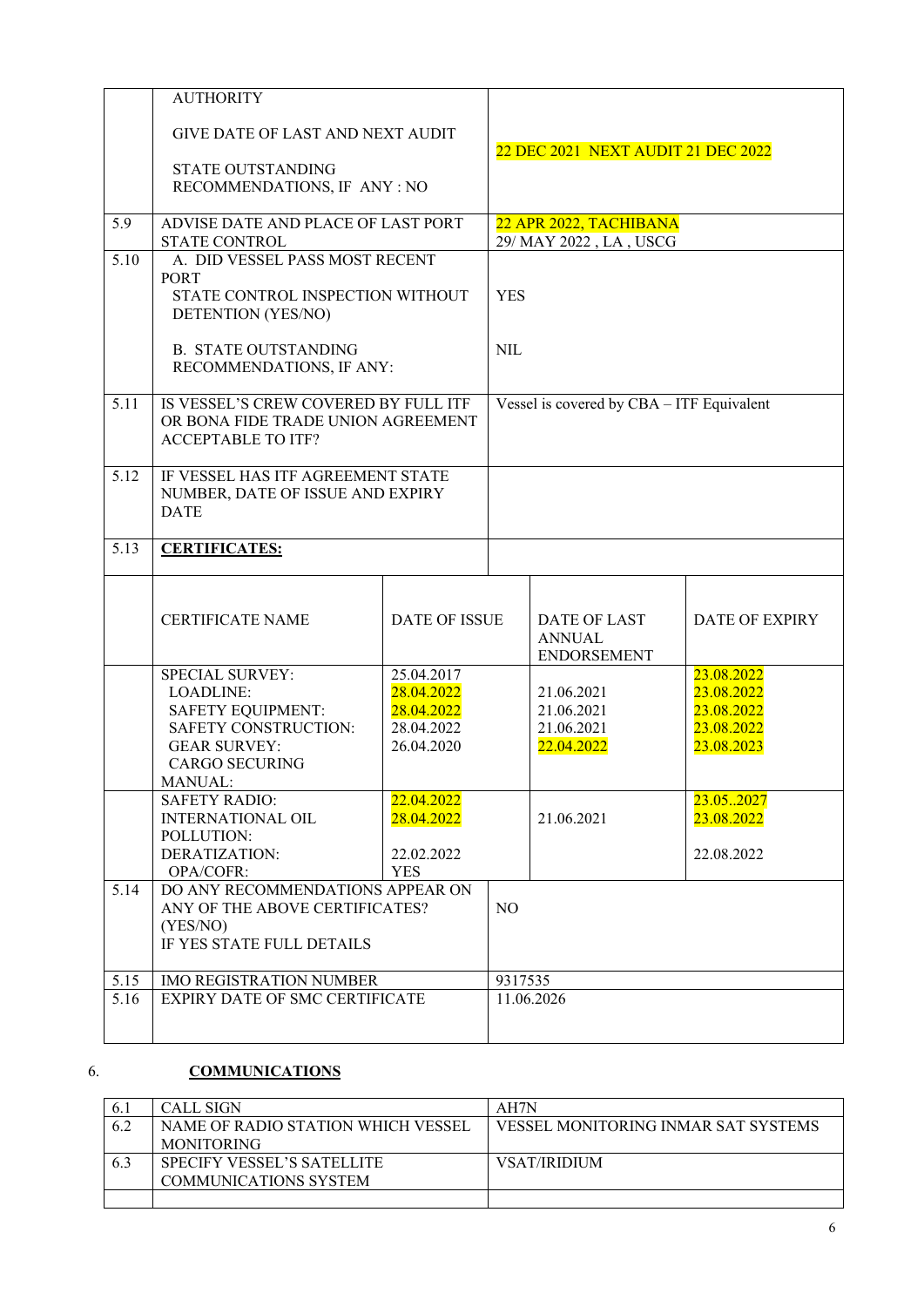# 7. **INSURANCES**

|    | HULL AND MACHINERY INSURED VALUE | USD 10.5 Million                           |
|----|----------------------------------|--------------------------------------------|
| 72 | NAME OF OWNERS P AND I INSURERS  | Owner: S'hail Shipping & Maritime Services |
|    |                                  | P&I:Steamship Mutual                       |
|    | WHERE IS OWNERS HULL AND         | LCH LOCKTON                                |
|    | MACHINERY PLACED?                |                                            |
|    |                                  |                                            |

# 8. **CREW**

| 8.  | NUMBER OF CREW                 | 20                              |
|-----|--------------------------------|---------------------------------|
| 8.2 | NAME AND NATIONALITY OF MASTER | CAPT. MOHAMMAD MUSLIM / BRITISH |
| 8.3 | NATIONALITY OF OFFICERS        | <b>PHILIPPINES/INDIAN</b>       |
|     | NATIONALITY OF CREW            | PHILIPPINES/INDIAN              |

## 9. **MISCELLANEOUS**

| 9.1 | STATE LAST 5 (FIVE) CARGOES CARRIED<br>AND LOAD AND DISCHARGE PORT(S) WITH<br>MOST RECENT FIRST                                                                                                                                                                     | 1. PET COKE - Loading LA, USA, discharging JAPANESE<br>PORTS (OITA / TOBATA)<br>2. COAL-ADANG BAY / TACHIBANA / ISHIKAWA<br>3. COAL-BRISBANE / OSAKA<br>4. COAL-NEWCASTLE/TAICHUNG<br>5. COAL-NEWCASTLE / REIHOKU<br>6. COAL - NEWCASTLE / KINUURA |
|-----|---------------------------------------------------------------------------------------------------------------------------------------------------------------------------------------------------------------------------------------------------------------------|----------------------------------------------------------------------------------------------------------------------------------------------------------------------------------------------------------------------------------------------------|
| 9.2 | IS VESSEL FITTED FOR CARRIAGE OF                                                                                                                                                                                                                                    |                                                                                                                                                                                                                                                    |
|     | <b>GRAIN IN ACCORDANCE WITH CHAPTER</b><br>V1 OF SOLAS 1974 AND AMENDMENTS<br>WITHOUT REQUIRING BAGGING,<br>STRAPPING AND SECURING WHEN<br>LOADING A FULL CARGO (DEADWEIGHT)<br>OF HEAVY GRAIN IN BULK (STOWAGE<br>FACTOR 42 CUFT) WITH ENDS<br>UNTRIMMED? (YES/NO) | <b>YES</b>                                                                                                                                                                                                                                         |
| 9.3 | STATE NUMBER OF HOLDS WHICH MAY BE<br>LEFT SLACK WITHOUT REQUIRING<br>BAGGING, STRAPPING AND SECURING                                                                                                                                                               | 1 HOLD SLACK                                                                                                                                                                                                                                       |
|     |                                                                                                                                                                                                                                                                     |                                                                                                                                                                                                                                                    |

 $\frac{1}{10}$ 

# 10. **CARGO GEAR** (ONLY TO BE COMPLETED IF APPLICABLE)

| 10.1 | IF GEARED STATE MAKE AND TYPE       | N.A |
|------|-------------------------------------|-----|
| 10.2 | NUMBER OF CRANES AND WHERE          | N.A |
|      | <b>SITUATED</b>                     |     |
| 10.3 | <b>OUTREACH (METRES) OF GEAR -</b>  |     |
|      |                                     | N.A |
|      | A. BEYOND SHIP'S RAIL               |     |
|      | B. BEYOND SHIP'S RAIL WITH MAXIMUM  |     |
|      | CARGO LIFT ON HOOK                  |     |
| 10.4 | <b>IF GANTRY CRANES/HORIZONTAL</b>  |     |
|      | <b>SLEWING CRANES STATE MINIMUM</b> | N.A |
|      | CLEARANCE DISTANCE CRANE HOOK TO    |     |
|      | TOP OF HATCH COAMING (METRES)       |     |
|      |                                     |     |
| 10.5 | TIME NEEDED FOR FULL CYCLE WITH     | N.A |
|      | <b>MAXIMUM CARGO LIFT ON HOOK</b>   |     |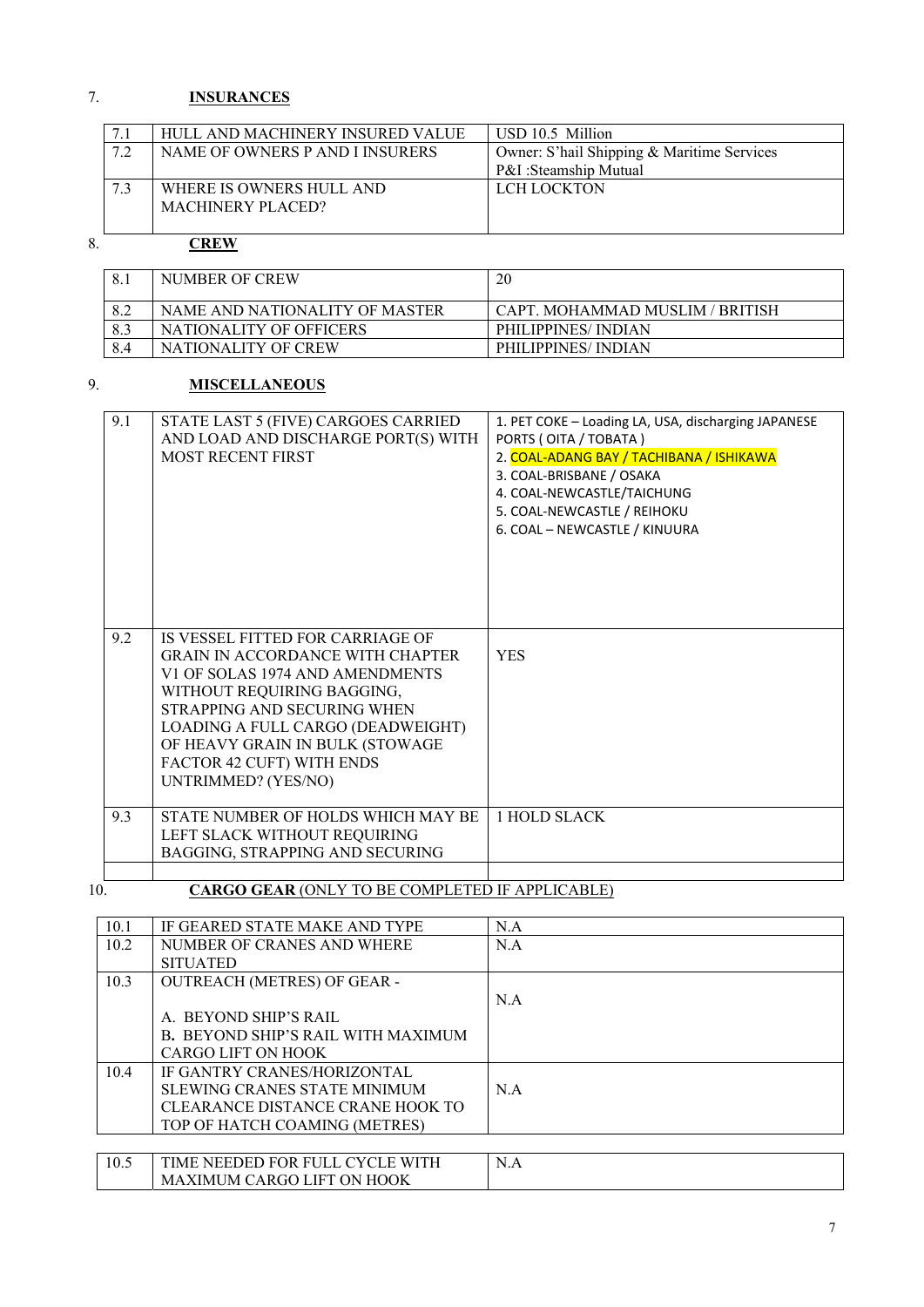| 10.6  | IS GEAR COMBINABLE FOR HEAVY LIFT<br>(YES/NO)                                                        | N.A                        |
|-------|------------------------------------------------------------------------------------------------------|----------------------------|
| 10.7  | ARE WINCHES ELECTRO-HYDRAULIC?<br>(YES/NO)                                                           | N.A                        |
| 10.8  | IF VESSEL HAS GRABS ON BOARD STATE<br>TYPE AND CAPACITY                                              | N.A                        |
| 10.9  | IS VESSEL FITTED WITH SUFFICIENT<br>LIGHTS AT EACH HATCH FOR NIGHT<br>WORK? (YES/NO)                 | YES, PORTABLE CARGO LIGHTS |
| 10.10 | IS VESSEL LOGS FITTED (YES NO)<br>IF YES STATE NUMBER AND TYPE OF<br>STANCHIONS/SOCKETS, IF ON BOARD | N <sub>O</sub>             |

# 11. **CONTAINER BULKERS/ MULTI PURPOSE** (ONLY TO BE COMPLETED IF APPLICABLE)

| 11.1 | CAPACITY IN DIRECT STOW OF TEU/FEU<br><b>BASIS</b>                                                                                  | N.A. |
|------|-------------------------------------------------------------------------------------------------------------------------------------|------|
|      | 1. EMPTY<br>2.  TONS HOMOGENEOUS WEIGHT                                                                                             |      |
| 11.2 | ARE ALL CONTAINERS WITHIN REACH OF<br><b>VESSEL'S GEAR:</b><br>(YES/NO)<br>IF NO STATE SELF SUSTAINED CAPACITY                      | N.A  |
| 11.3 | IF VESSEL FITTED WITH ALL PERMANENT<br>AND LOOSE FITTINGS/LASHING<br><b>MATERIALS FOR ABOVE NUMBER OF</b><br>TEU/FEU? (YES/NO)      | N.A  |
| 11.4 | IS VESSEL FITTED WITH RECESSED<br><b>HOLES/SHOES ON TANKTOP AND</b><br>CONTAINER SHOES ON WEATHERDECK<br>AND HATCH COVERS? (YES/NO) | N.A  |
| 11.5 | ADVISE STACK WEIGHTS AND NUMBER OF<br>TIERS ON/UNDERDECK -<br>A. PER TEU<br><b>B. PER FEU</b>                                       | N.A  |
| 11.6 | HAS VESSEL A CONTAINER SPREADER ON<br><b>BOARD?</b>                                                                                 | N.A  |
| 11.7 | NUMBER AND TYPE OF REEFER PLUGS                                                                                                     | N.A  |